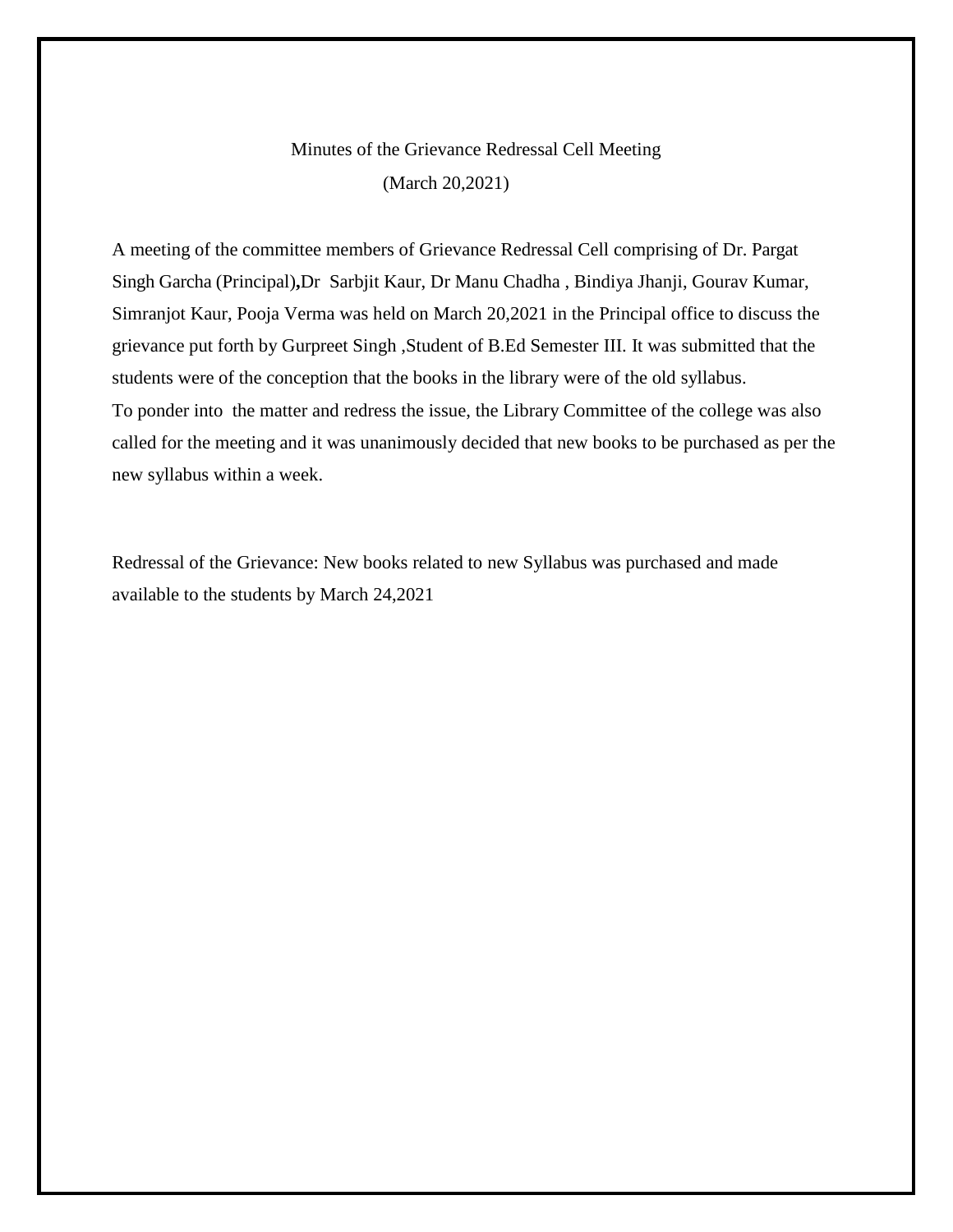## Minutes of the Grievance Redressal Cell Meeting (July 9,2020)

A meeting of the committee members of Grievance Redressal Cell comprising of Dr. Pargat Singh Garcha (Principal)**,** Dr Manu Chadha , Dr.Rachhpal Singh, Bindiya Jhanji, Gourav Kumar, Simranjot Kaur, Pooja Verma was held on July 9,2020 in the Principal office to discuss the grievance put forth by Bindiya Jhanji ,Student of B.Ed Semester III . It was submitted that the classes were in online mode, teachers were taking classes through Zoom platform and posting notes through Whatsapp Group. However, students were facing problems due to network issues and lack of storage capacity of their phones They wanted the college authorities to plan a suitable platform on which the teachers could send their notes which were accessible to the students without any difficulty.

To redress the issue, the grievance redressal cell discussed the issue with IT Cell and planned to put notes on an online platform by implementing a Learning Management System and it was unanimously decided that Learning Management System be installed by purchasing Cloud storage.

Redressal of the Grievance: IT Cell started working on issue and it was decided to implement Learning Management System within a month.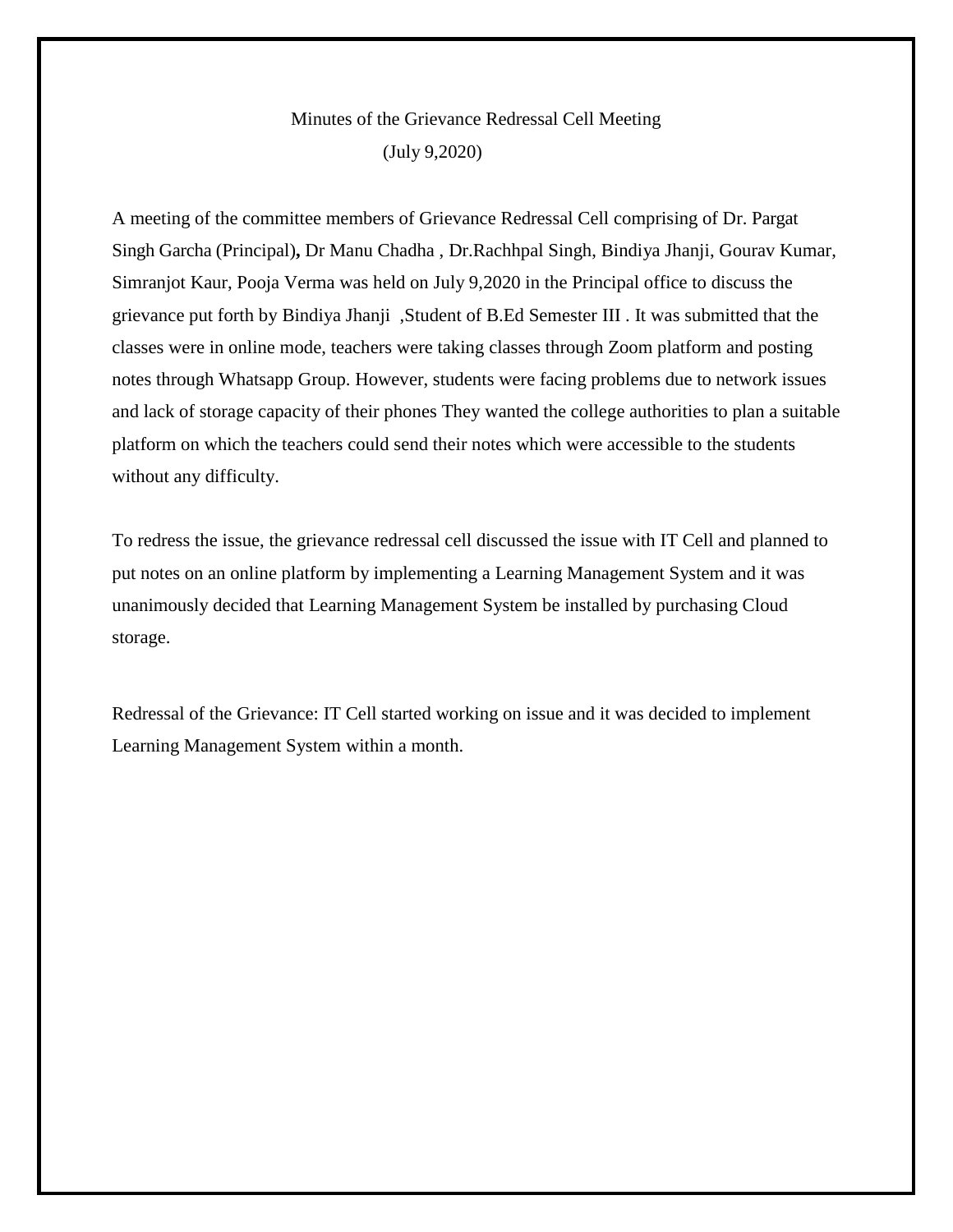# Minutes of the Grievance Redressal Cell Meeting (October 3,2020)

A meeting of the committee members of Grievance Redressal Cell comprising of Dr. Pargat Singh Garcha (Principal)**,** Dr Manu Chadha , Dr.Rachhpal Singh,Bindiya Jhanji, Gourav Kumar, Simranjot Kaur, Pooja Verma was held on October 3,2020 in the Principal office to discuss the grievance put forth by Simranjot Kaur ,Student of B.Ed Semester I . It was submitted that the although the classes were in online mode, however, the students wanted to procure books from the library. They wanted the college authorities to prepare a schedule for the students' visit keeping in mind the covid guidelines.

To redress the issue, the Library restorer and Library attendant of the college was called for the meeting and it was unanimously decided that a schedule be prepared for the students' visit keeping in mind the covid guidelines at the earliest.

Redressal of the Grievance: A schedule was prepared for the students' visit on October 8,2020 according to which twenty students were called roll no.wise from October 15-18,2020,thereby redressing the students grievance as well as keeping in mind the Covid guidelines.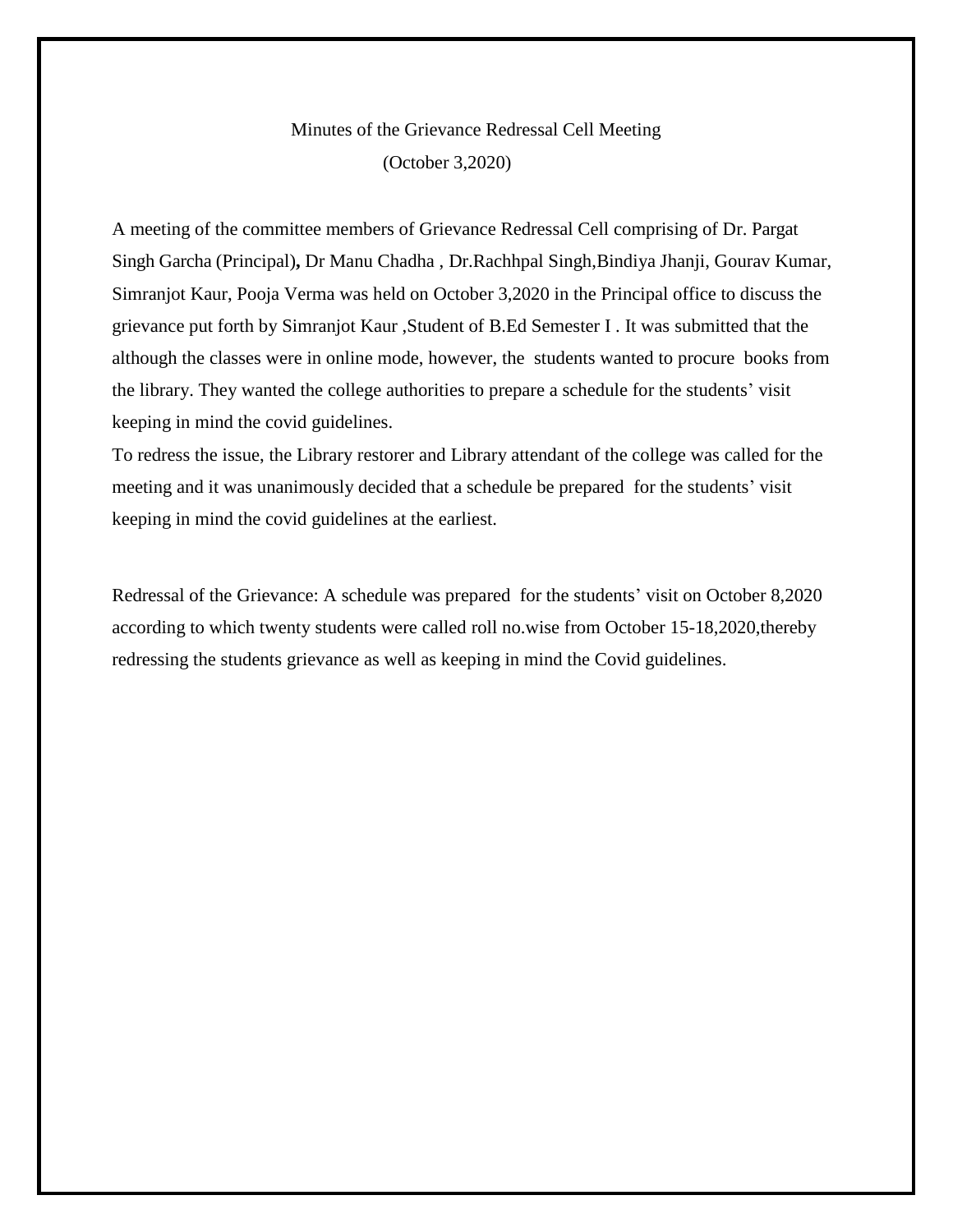### Minutes of the Grievance Redressal Cell Meeting (December 23,2020)

A meeting of the committee members of Grievance Redressal Cell comprising of Dr. Pargat Singh Garcha (Principal)**,** Dr Manu Chadha , Dr.Rachhpal Singh Navjot Kaur and Sukhman Sidhu (Hostel Representatives) was held on December 23,2020 in the Principal office to discuss the grievance put forth by Navjot Kaur ,Student of B.Ed Semester I . It was submitted that the hostel students were facing problems in getting hot water for bathing and washing purposes...

To redress the issue, the grievance redressal cell discussed the issue with Hostel Superintendent and sort out their grievance.The hostel superintendent informed that the hostel had sufficient Solar Geysers as well as Electric Geysers,. However, due to very cold weather and poor sunlight during winters the solar geysers could not make up the need of the studenrts.

Redressal of the Grievance: Hostel authorities planned to install more Electric Geysers to make students more comfortable during Winters.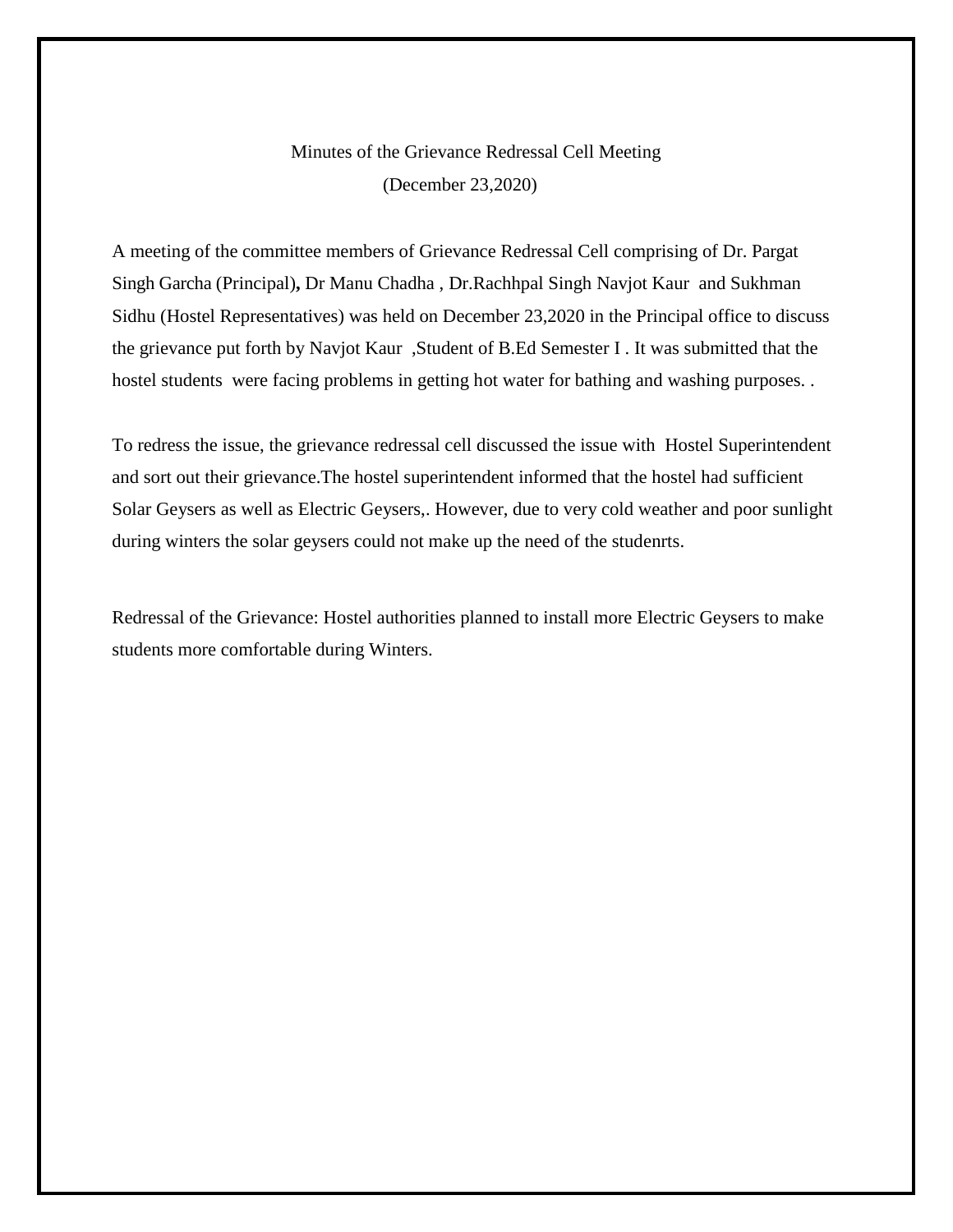## Minutes of the Grievance Redressal Cell Meeting (December 28,2020)

A meeting of the committee members of Grievance Redressal Cell comprising of Dr. Pargat Singh Garcha (Principal)**,** Dr Manu Chadha , Dr.Rachhpal Singh, Shifali Garg and Sukhman Sidhu (Hostel Representatives) was held on December 28,2020 in the Principal office to discuss the grievance put forth by Shifali Garg ,Student of B.Ed Semester II . It was submitted that the hostel students wanted the college authorities to permit them to visit the book shops and other stores in the local market to buy stationary and other relevant material for preparing assignments. They wanted the college authorities to direct the hostel authorities to give permission twice a week to wish the local market .

To redress the issue, the grievance redressal cell discussed the issue with Hostel Superintendent and make provisions for their outing.

Redressal of the Grievance: Hostel authorities allowed the hostelers to go for an outing every Wednesday and Friday .It was decided that an attendant will accompany them to tha market..